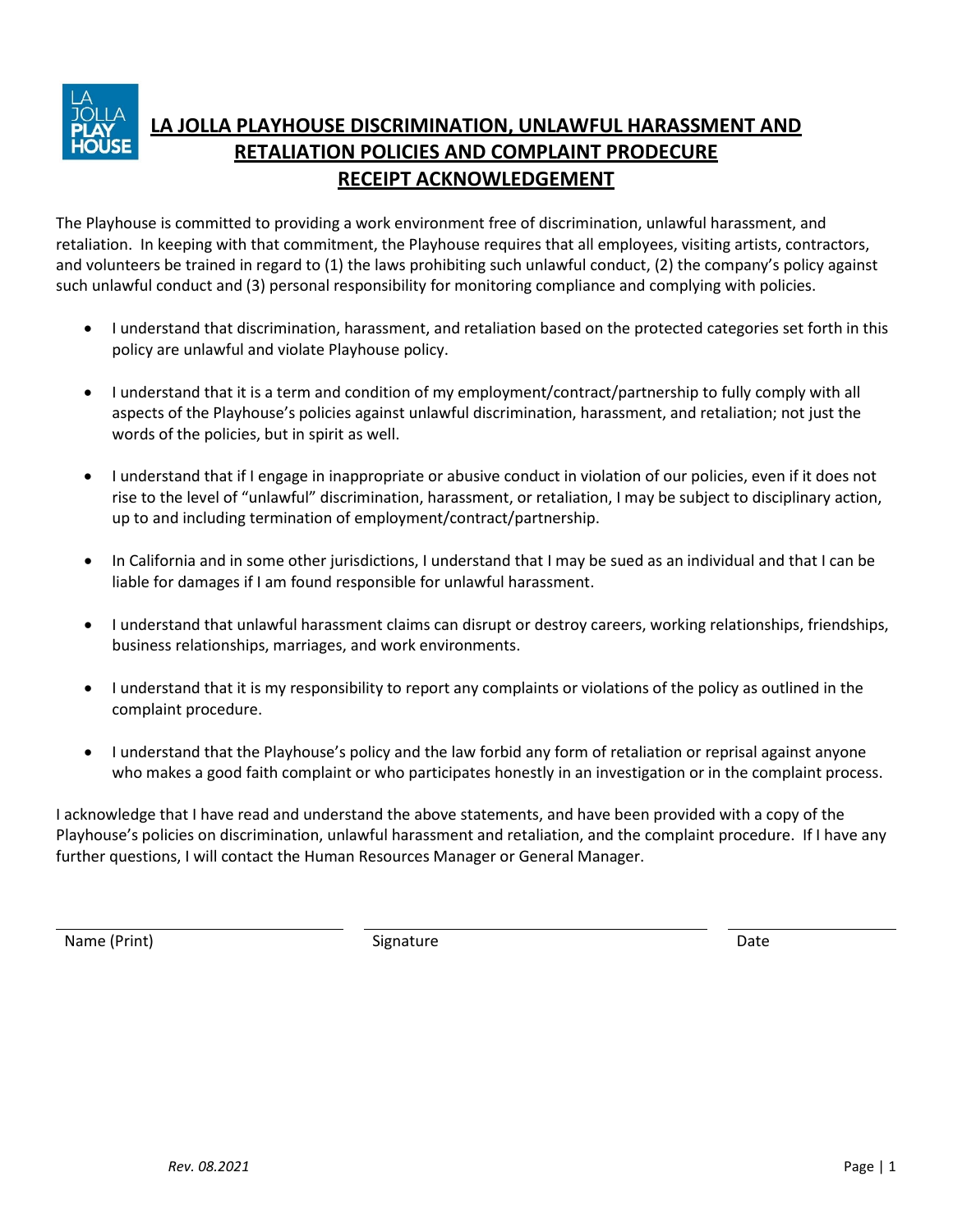

## **LA JOLLA PLAYHOUSE DISCRIMINATION, UNLAWFUL HARASSMENT AND RETALIATION POLICIES AND COMPLAINT PRODECURE**

La Jolla Playhouse ("The Playhouse") adopted the following policies pursuant to the California Fair Employment and Housing Act and related state and federal laws regarding discrimination, unlawful harassment, and retaliation.

The Playhouse is committed to providing a professional work environment free from discrimination, unlawful harassment, and retaliation. Accordingly, the Playhouse has adopted the following policies, which are designed to prevent unlawful conduct in the workplace, encourage professional and respectful behavior in the workplace, promote the reporting of potential violations, and foster taking corrective action where appropriate, even if the violation does not rise to the level of unlawful conduct.

All employees, visiting artists, contractors, and volunteers are expected to assume responsibility for maintaining a professional work environment in accordance with the following policies. As such, any individual who experiences potential violations of the following policies are strongly encouraged to promptly report so that the Playhouse may have an opportunity to address and resolve any concerns. All employees (particularly supervisors) are required to immediately report any potential violations of the following policies. The Playhouse is committed to responding to alleged violations of these policies in a timely and fair manner and to taking appropriate action aimed at ending the prohibited conduct.

### **EQUAL EMPLOYMENT OPPORTUNITY (DISCRIMINATION)**

**Covered Individuals:** This policy protects all employees of the Playhouse as well as interns, volunteers, and potential employees (applicants). All employees of the Playhouse are required to abide by this policy, regardless of position or status, including supervisors, management, and co-workers.

**Discrimination:** As used in this policy, "discrimination" means taking any adverse employment action against an employee or applicant in any aspect of employment, solely or in part based on the individual's protected category. Discrimination may include, but is not necessarily limited to, factoring an individual's protected category in hiring, promotion, compensation, or other terms and conditions of employment unless otherwise permitted by law.

**Adverse Employment Action:** As used in this policy, "adverse employment action" may include, but is not necessarily limited to, the following: demotion; suspension; reduction in pay; denial of a salary increase; failure to hire or consider for hire; refusal to promote or consider for promotion; denial of employment opportunities; change of an employee's work assignments; failure to provide a workplace accommodation when required (i.e., disability, pregnancy, religion, transgender); failure to provide a leave of absence when required (i.e., medical, pregnancy, workers' compensation, military, domestic violence); or any other unequal treatment based on the individual's protected category resulting in an adverse employment action.

**Protected Categories:** The Playhouse's policy prohibits discrimination based on race (which includes historically associated traits, such as hair styles and protective hair styles, e.g., braids, locks, and twists), religious creed (which includes religious dress and grooming practices), color, national origin (which includes, but is not limited to, national origin groups and aspects of national origin, such as height, weight, accent, or language proficiency), ancestry, physical disability, mental disability, medical condition, genetic information, marital status, sex (which includes pregnancy, childbirth, breastfeeding, and related medical conditions), gender, gender identity, gender expression, age, sexual orientation, military or veteran status (including state and federal active and reserve members as well as those ordered to duty or training), immigration/citizenship status or related protected activities (which includes undocumented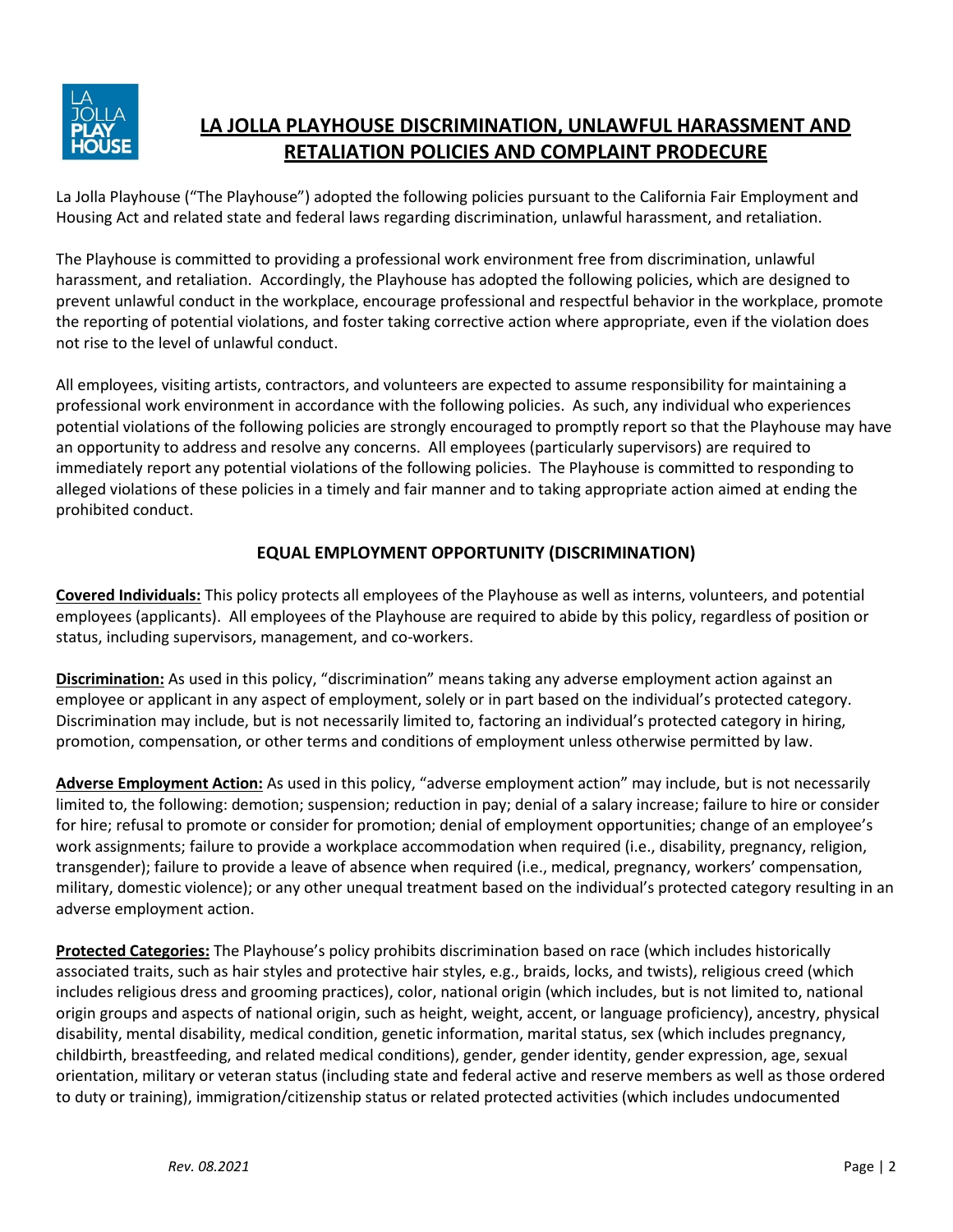individuals and human trafficking), protected medical leaves, domestic violence victim status, political affiliation, or any other consideration made unlawful by federal, state, or local laws, ordinances, or regulations. These categories include a perception that the individual has any of these characteristics or is associated with a person who has (or is perceived to have) any of these characteristics.

**Scope of Policy:** The Playhouse is an equal employment opportunity employer and is committed to complying with all applicable laws providing equal employment opportunities. As such, the Playhouse makes employment decisions, including, but not limited to, hiring, recruiting, firing, promotion, demotion, training, compensation, qualifications/job requirements, on the basis of merit and/or business necessity. Employment decisions are based on an individual's qualifications as they relate to the job under consideration pursuant to legitimate business purposes.

If you believe you have been subjected to, witnessed, or have knowledge about discrimination, please follow the complaint procedure outlined below.

#### **UNLAWFUL HARASSMENT**

**Covered Individuals:** This policy protects all employees of the Playhouse as well as visiting artists, contractors, interns, volunteers, and potential employees (applicants). Everyone at the Playhouse is required to abide by this policy, regardless of position or status, including supervisors, management, and co-workers. In addition, this policy prohibits unlawful harassment by any third parties. The Playhouse will take all reasonable steps to prevent or eliminate unlawful harassment by non-employees, including patrons, board members, clients, vendors, and suppliers, who have workplace contact with our employees.

**Protected Categories:** The Playhouse's policy prohibits harassment based on race (which includes historically associated traits, such as hair styles and protective hair styles, e.g., braids, locks, and twists), religious creed (which includes religious dress and grooming practices), color, national origin (which includes, but is not limited to, national origin groups and aspects of national origin, such as height, weight, accent, or language proficiency), ancestry, physical disability, mental disability, medical condition, genetic information, marital status, sex (which includes pregnancy, childbirth, breastfeeding, and related medical conditions), gender, gender identity, gender expression, age, sexual orientation, military or veteran status (including state and federal active and reserve members as well as those ordered to duty or training), immigration/citizenship status or related protected activities (which includes undocumented individuals and human trafficking), protected medical leaves, domestic violence victim status, political affiliation, or any other consideration made unlawful by federal, state, or local laws, ordinances, or regulations. These categories include a perception that the individual has any of these characteristics or is associated with a person who has (or is perceived to have) any of these characteristics.

**Unlawful Harassment:** Prohibited unlawful harassment may include, but is not necessarily limited to, the following behavior pertaining to **any of the above protected categories**:

- *"Hostile Work Environment" Harassment*:
	- *Verbal conduct* such as flirting, epithets, derogatory jokes or comments, voicemails, slurs or unwanted sexual advances, sexually suggestive innuendos, conversations regarding sexual activities, invitations, or comments (including, but not limited to, threats of deportation against applicants and employees and family members of applicants and employees, derogatory comments about immigration status or disability, or mockery of an accent or a language or its speakers).
	- Disrespectful or unprofessional conduct based on any of the protected categories listed above.
	- Comments or conduct that consistently target one gender, even if the content is not sexual.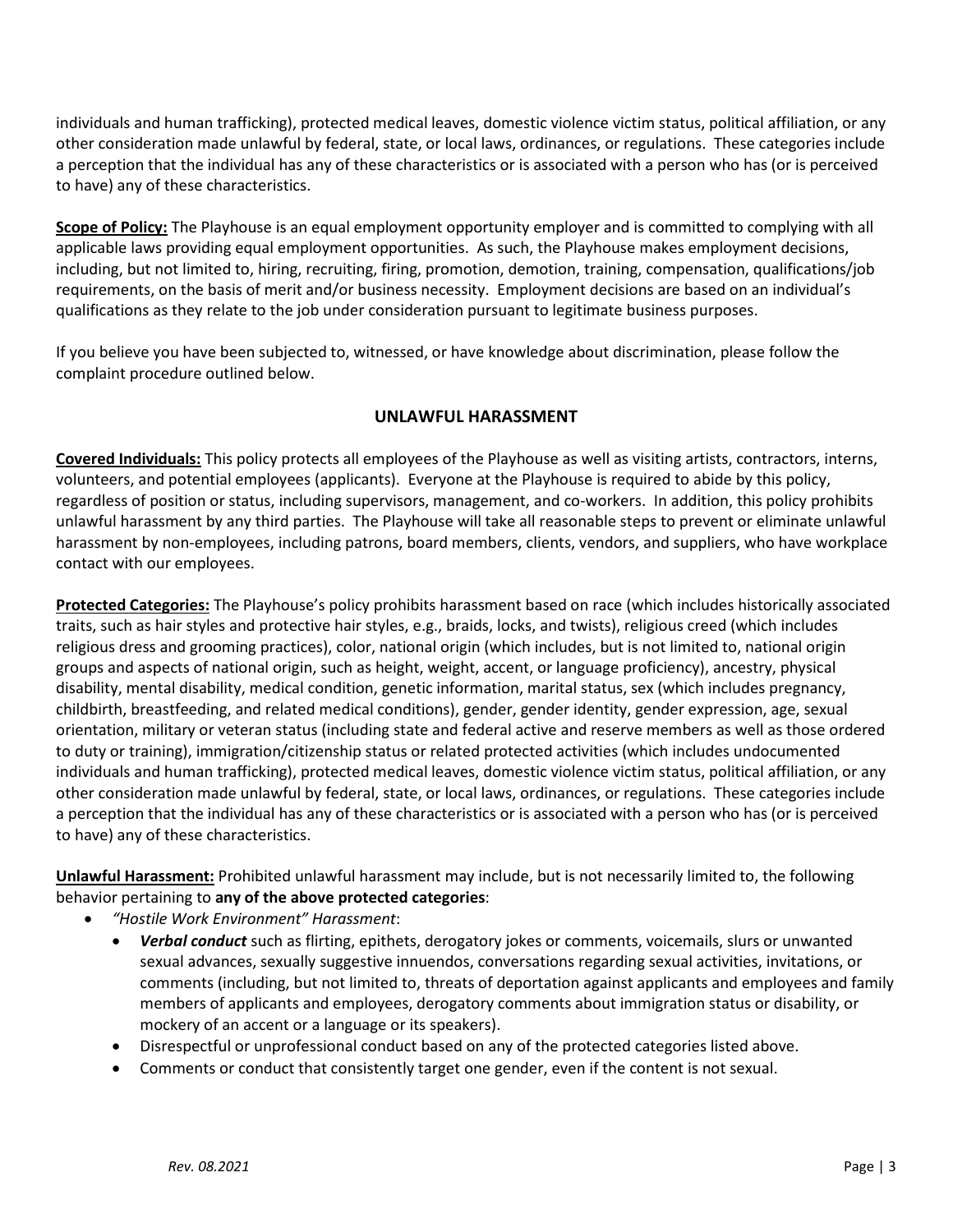- *Visual conduct* such as derogatory and/or sexually oriented posters, photography, cartoons, drawings, gestures, text messages, social media, instant messages, e-mails, videoconferences, letters, pictures, or gifts.
- *Physical conduct* such as assault, unwanted touching, blocking normal movement, or interfering with work because of any protected basis.
- *"Quid Pro Quo" Harassment:*
	- Threats and demands to submit to sexual requests as a condition of continued employment or to avoid some other loss and offers of employment benefits in return for sexual favors.

Sexually harassing conduct does need not to be motivated by sexual desire and may include situations that began as reciprocal relationships but later ceased to be reciprocal.

**Scope of Policy:** The Playhouse is committed to providing a work environment free of unlawful harassment. This policy applies to all phases of employment, including, but not limited to, remote work, virtual work, telecommunications of any kind, recruiting, testing, hiring, upgrading, promotion, demotion, transfer, layoff, termination, rates of pay, benefits, and selection for training. In addition, this policy extends to conduct with a connection to an employee's work, even when the conduct takes place away from the Playhouse's premises, such as telecommuting, a business trip, business-related social function, or social media activity (depending on the circumstances).

If you believe you have been subjected to, witnessed, or have knowledge about unlawful harassment, please follow the complaint procedure outlined below.

#### **RETALIATION**

**Covered Individuals:** This policy protects all employees of the Playhouse as well as visiting artists, contractors, interns, volunteers, and potential employees (applicants). Everyone at the Playhouse is required to abide by this policy, regardless of position or status, including supervisors, management, and co-workers.

**Retaliation:** As used in this policy, "retaliation" means taking any adverse employment action against an individual because they engaged in protected activity pursuant to this policy. Protected activity may include, but is not necessarily limited to, the following: opposing a practice or conduct the individual reasonably believes to be unlawful; reporting or assisting in reporting suspected violations of this policy; cooperating or participating in investigations or proceedings arising out of a violation of this policy; or engaging in any other activity protected by applicable law.

**Adverse Employment Action:** As used in this policy, "adverse employment action" means conduct or an action that materially affects the terms and conditions of the employee's employment status or is reasonably likely to deter the employee from engaging in further protected activity. Adverse employment actions may include, but are not limited to, the following: demotion; suspension; reduction in pay; denial of a salary increase; failure to hire or consider for hire; refusing to promote or consider for promotion because of reporting a violation of this policy; harassing another employee for filing a complaint; denying employment opportunities because of making a complaint or for cooperating in an investigation; changing an employee's work assignments for identifying harassment or other forms of discrimination in the workplace; treating an employee differently such as denying an accommodation; not talking to an employee (the "cold shoulder") when otherwise required by job duties; or otherwise excluding the employee from job-related activities because of engagement in activities protected under this policy.

Any retaliatory adverse action because of protected activity may be unlawful and will not be tolerated. If you believe you have been subjected to, witnessed, or have knowledge about retaliation, please follow the complaint procedure outlined below.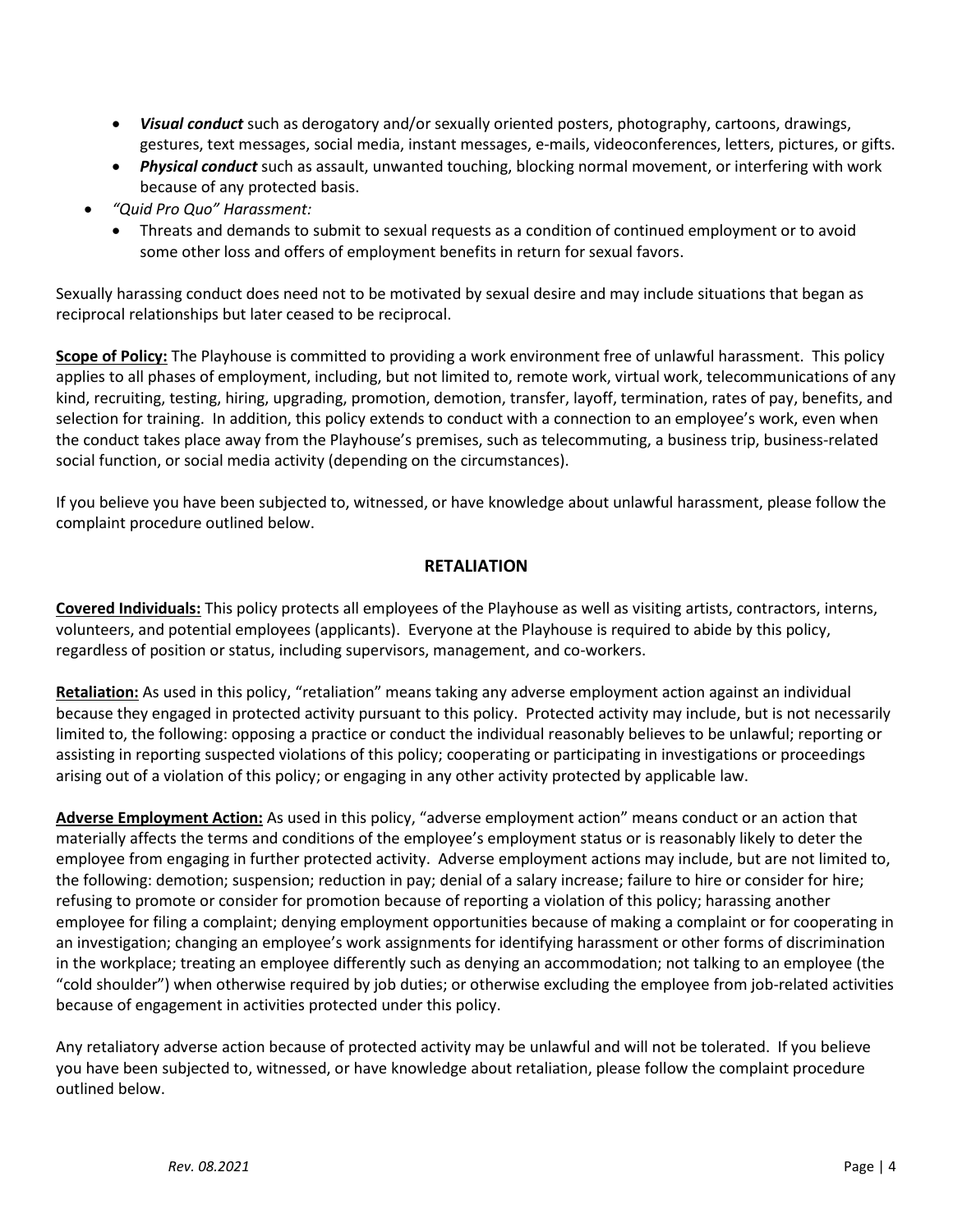#### **COMPLAINT PROCEDURE—DISCRIMINATION, UNLAWFUL HARASSMENT, RETALIATION**

**Duty to Report:** Anyone who believes they have been subjected to discrimination, unlawful harassment, and/or retaliation are **strongly encouraged** to promptly report the alleged violation(s) in accordance with the procedures set forth below. All employees **(particularly supervisors)** who believe they have witnessed or have knowledge of discrimination, unlawful harassment, and/or retaliation are required to immediately report the alleged violation(s) in accordance with the procedures set forth below. Immediate reporting allows the Playhouse to quickly and fairly resolve any complaints in the workplace.

In addition to reporting, anyone who experiences or witnesses conduct that the individual believes is unlawful is encouraged to tell the offending individual that the behavior is inappropriate and must be stopped, if they are comfortable doing so.

**Where to Report Complaint to the Playhouse:** Submit a complaint to your supervisor, Human Resources, any other supervisor within the Playhouse, the Board of Directors, or the Playhouse's reporting hotline. There is no requirement to report your complaint to any designated supervisor within the Playhouse. Select the individual with whom you feel the most comfortable discussing your complaint. Do not report your complaint to any individual who has allegedly engaged in the inappropriate behavior that is the subject of your complaint.

Supervisors must report any and all conduct of which they are made aware, which violates, or may violate, policies regarding discrimination, unlawful harassment, or retaliation to the Human Resources Manager, the Managing Director, the Artistic Director, or the General Manager, as appropriate. Supervisors who fail to report alleged violations may be subject to disciplinary action, up to and including termination.

#### *Playhouse Reporting Hotline:*

Website[: www.lighthouse-services.com/ljp](http://www.lighthouse-services.com/ljp)

Toll-Free Telephone:

- o English speaking USA and Canada: 833-290-0001
- o Spanish speaking USA and Canada: 800-216-1288

E-mail: [reports@lighthouse-services.com](mailto:reports@lighthouse-services.com) (must include company name with report) Fax: (215) 689-3885 (must include company name with report)

**Contents of Complaint:** All complaints submitted pursuant to this policy can be done in writing or verbally. Your complaint should be specific and should include the names of the individuals involved, the names of any witnesses, and any supporting documentation. You may choose to submit their complaints anonymously through the reporting hotline.

**Response to Complaint (Investigation):** Upon notice of conduct requiring an investigation, the Playhouse will look into the facts and circumstances of the alleged violation, as appropriate. The Playhouse will attempt to resolve the situation by promptly undertaking an effective, thorough, and objective investigation through the use of "qualified personnel" and using methods that provide all parties with "appropriate due process." The Playhouse's investigation methods will vary depending on the nature of the complaint, the allegations, the witnesses, and other factors. All complaints will be handled as confidentially as possible and information will be disclosed only as it is necessary to complete the investigation and resolve the matter.

The Playhouse may investigate conduct in the absence of a formal complaint if the Playhouse has reason to believe that an individual has engaged in conduct that violates Playhouse policies or applicable law. Further, the Playhouse may continue its investigation even if the original complainant withdraws their complaint during the course of the investigation.